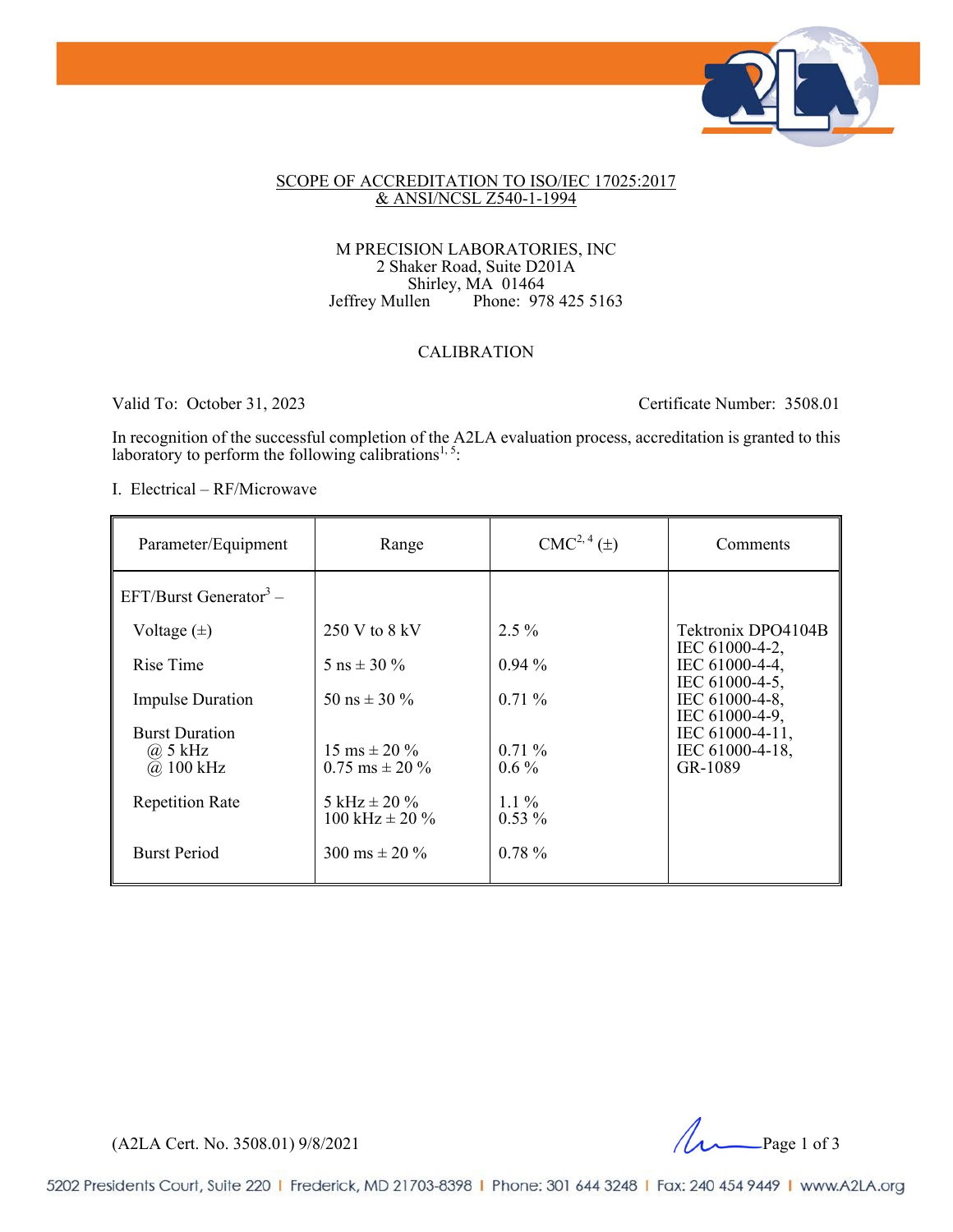| Parameter/Equipment                           | Range                                       | $CMC2, 4(\pm)$   | Comments                                                                                                                                                      |
|-----------------------------------------------|---------------------------------------------|------------------|---------------------------------------------------------------------------------------------------------------------------------------------------------------|
| Transient Surge<br>Generator <sup>3</sup> –   |                                             |                  |                                                                                                                                                               |
| Open Circuit Voltage                          | 250 V to 20 kV                              | $2.5\%$          | Tektronix DPO4104B<br>IEC 61000-4-2,<br>IEC 61000-4-4,<br>IEC 61000-4-5,<br>IEC 61000-4-8,<br>IEC 61000-4-9,<br>IEC 61000-4-11,<br>IEC 61000-4-18,<br>GR-1089 |
| Rise/Front Time                               | $(0.5 \text{ to } 10) \text{ }\mu\text{s}$  | $0.8 \%$         |                                                                                                                                                               |
| Time to Half-Value                            | $(10 \text{ to } 1000) \text{ }\mu\text{s}$ | $1.4\%$          |                                                                                                                                                               |
| <b>Short Circuit Current</b>                  | $(5 \text{ to } 10\ 000)$ A                 | 2.7%             |                                                                                                                                                               |
| Rise/Front Time                               | $(1 \text{ to } 10) \mu s$                  | $0.6\%$          |                                                                                                                                                               |
| Time to Half-Value                            | $(20 \text{ to } 1000) \text{ }\mu\text{s}$ | $0.22\%$         |                                                                                                                                                               |
| Ring Wave Frequency <sup>3</sup>              | $100$ kHz<br>100 kHz to 30 MHz              | $0.4\%$<br>5.2 % |                                                                                                                                                               |
| Phase Angle <sup>3</sup>                      | Up to $360^\circ$                           | $1.6\%$          |                                                                                                                                                               |
| POF Generator <sup>3</sup> –                  |                                             |                  |                                                                                                                                                               |
| Output Voltage <sup>3</sup>                   | Up to 480 VAC                               | $1.2\%$          | <b>DMM</b>                                                                                                                                                    |
| Voltage Pulse Rise/<br>Fall Time <sup>3</sup> | $(1 \text{ to } 5)$ µs                      | $1.2\%$          | Tektronix DPO4104B                                                                                                                                            |
| ESD Generator-                                |                                             |                  |                                                                                                                                                               |
| Peak Current                                  | (1 to 60) A                                 | $3.8\%$          | Tektronix MSO9404A<br>Teseq MD103                                                                                                                             |
| <b>Rise Time</b>                              | $(0.01 \text{ to } 20)$ ns                  | 9.9%             |                                                                                                                                                               |
| Current $(a)$ 30 ns                           | (1 to 60) A                                 | $6.5\%$          |                                                                                                                                                               |
| Current $(a)$ 60 ns                           | (1 to 60) A                                 | 9.1%             |                                                                                                                                                               |
| DC Voltage                                    | 250 V to 35 kV                              | $1.6\%$          | Agilent 34401A<br>Keytek DCA-2                                                                                                                                |

<sup>1</sup> This laboratory offers commercial calibration service and field calibration service.

\_\_\_\_\_\_\_\_\_\_\_\_\_\_\_\_\_\_\_\_\_\_\_\_\_\_\_\_\_\_\_\_\_\_\_\_\_

<sup>&</sup>lt;sup>2</sup> Calibration and Measurement Capability Uncertainty (CMC) is the smallest uncertainty of measurement that a laboratory can achieve within its scope of accreditation when performing more or less routine calibrations of nearly ideal measurement standards or nearly ideal measuring equipment. CMCs represent expanded uncertainties expressed at approximately the 95 % level of confidence, usually using a coverage factor of  $k = 2$ . The actual measurement uncertainty of a specific calibration performed by the laboratory may be greater than the CMC due to the behavior of the customer's device and to influences from the circumstances of the specific calibration.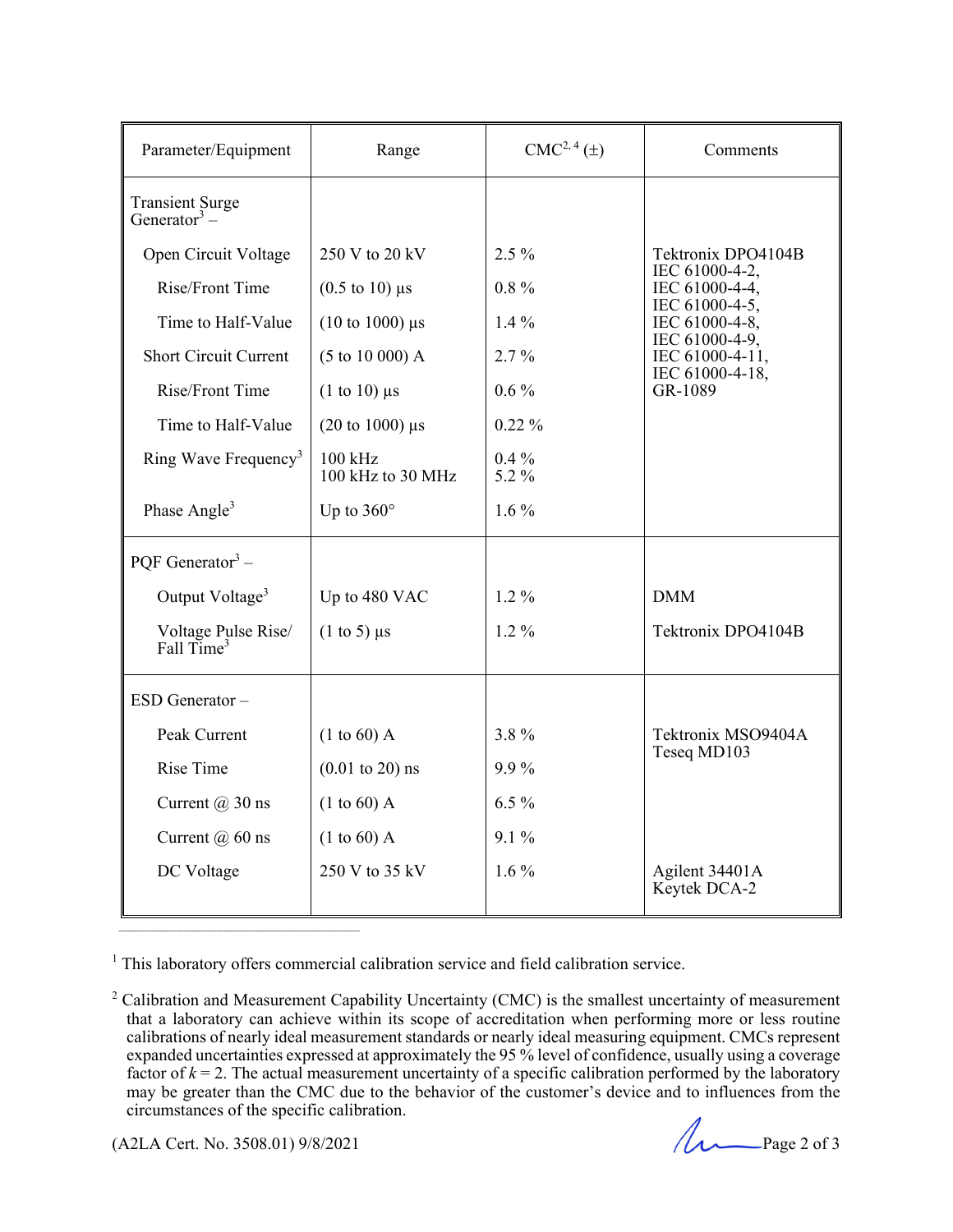<sup>3</sup> Field calibration service is available for this calibration. Please note the actual measurement uncertainties achievable on a customer's site can normally be expected to be larger than the CMC found on the A2LA Scope. Allowance must be made for aspects such as the environment at the place of calibration and for other possible adverse effects such as those caused by transportation of the calibration equipment. The usual allowance for the actual uncertainty introduced by the item being calibrated, (e.g. resolution) must also be considered and this, on its own, could result in the actual measurement uncertainty achievable on a customer's site being larger than the CMC.

<sup>4</sup> In the statement of CMC, the value is defined as the percentage of reading unless otherwise noted.

5 This scope meets A2LA's *P112 Flexible Scope Policy*.

 $(A2LA$  Cert. No. 3508.01) 9/8/2021 Page 3 of 3